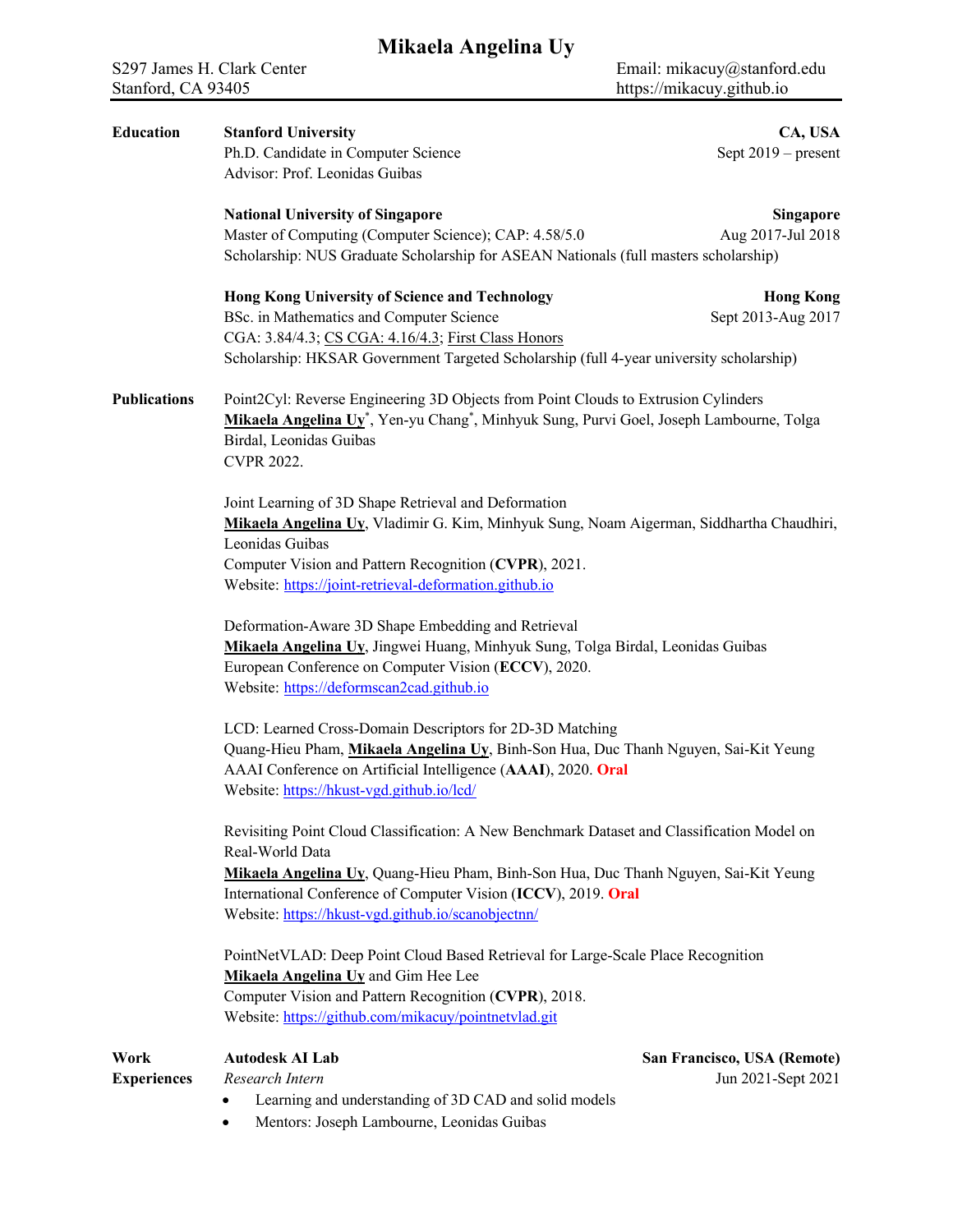- 3D shape deformation techniques and parametric model understanding
	- Mentors: Vladimir G. Kim, Minhyuk Sung, Noam Aigerman, Siddhartha Chaudhuri

### **Hong Kong University of Science and Technology <b>Hong Kong** Hong Kong

**Research Assistant** Sept 2018-Jun 2019

- 3D scene understanding and point cloud learning using deep learning techniques
- Supervisor: Prof. Sai-Kit Yeung

*Research and Development Intern* Jun-Aug 2016

- Computer vision, machine learning and image processing
- Project: Underwater diver detector over a video feed that is to be implemented on an underwater robot. (Start-up is currently called Navatics)

#### **Jane Street Capital Hong Kong/New York, USA**

*Trader Intern* Jun-Aug 2015

• Designed and developed tools to perform data analysis and to identify trading opportunities for the exchange trade funds (ETF) and commodities desks

| Teaching | <b>Computer Graphics: Geometric Modeling/Processing (CS 348a)</b>                                                                       | Winter 2021      |  |  |
|----------|-----------------------------------------------------------------------------------------------------------------------------------------|------------------|--|--|
|          | Teaching Assistant, Stanford                                                                                                            |                  |  |  |
|          | Taught recitation class once a week, held office hours twice a week, and graded all exams,<br>٠<br>homeworks and projects in the class. |                  |  |  |
|          | <b>Introduction to Computer Science (COMP 1021)</b>                                                                                     | <b>Hong Kong</b> |  |  |
|          | Lab Assistant, HKUST                                                                                                                    | Sept-Dec 2014    |  |  |
|          | Taught in lab sessions of the introductory class in Python.<br>$\bullet$                                                                |                  |  |  |

**Awards School of Engineering Fellowship**, *Stanford University* 2019-2020 **HKSAR Government Targeted Scholarship** 2013-2017 • Full university scholarship that is awarded to up to 10 students each year by the Hong Kong government awarded based on academic and leadership performance.

## **NUS Graduate Scholarship for ASEAN Nationals** 2017-2018 • Full masters scholarship that is non-binding, financed by the People of Singapore and the University that is awarded on a competitive basis.

## **International Mathematical Olympiad (IMO) Bronze Medalist** 2012, 2013

# **Epsilon Fund Award,** *HKUST Mathematics Department* 2017

• The Epsilon Fund Award is established with donations from faculty to honor mathematics students, who excel in mathematical scholarship and research.

## **Google Women Techmakers Scholarship;** *Asia Pacific* 2016

- 
- Given to a group of female undergraduate and graduate students from around Asia Pacific, who are awarded based on academic background and demonstrated leadership.
- Sponsored to Google I/O 2017 in Mountain View, California last May 2017.

#### **Adobe Research Seattle, USA (Remote)**

*Research Intern* Jun 2020-Sept 2020

**ePropulsion Songshan Lake, China**